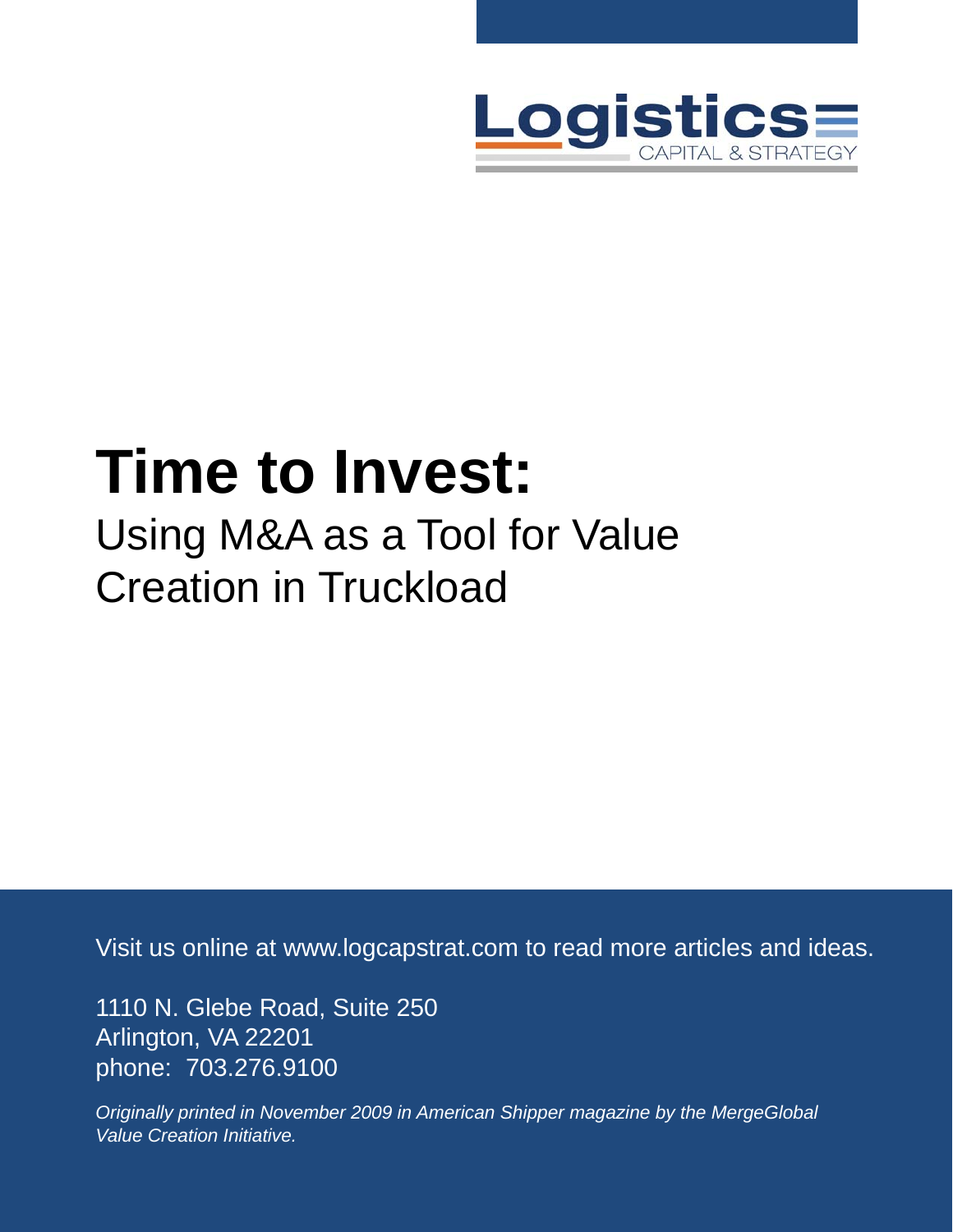### **Contents**

### **Figures**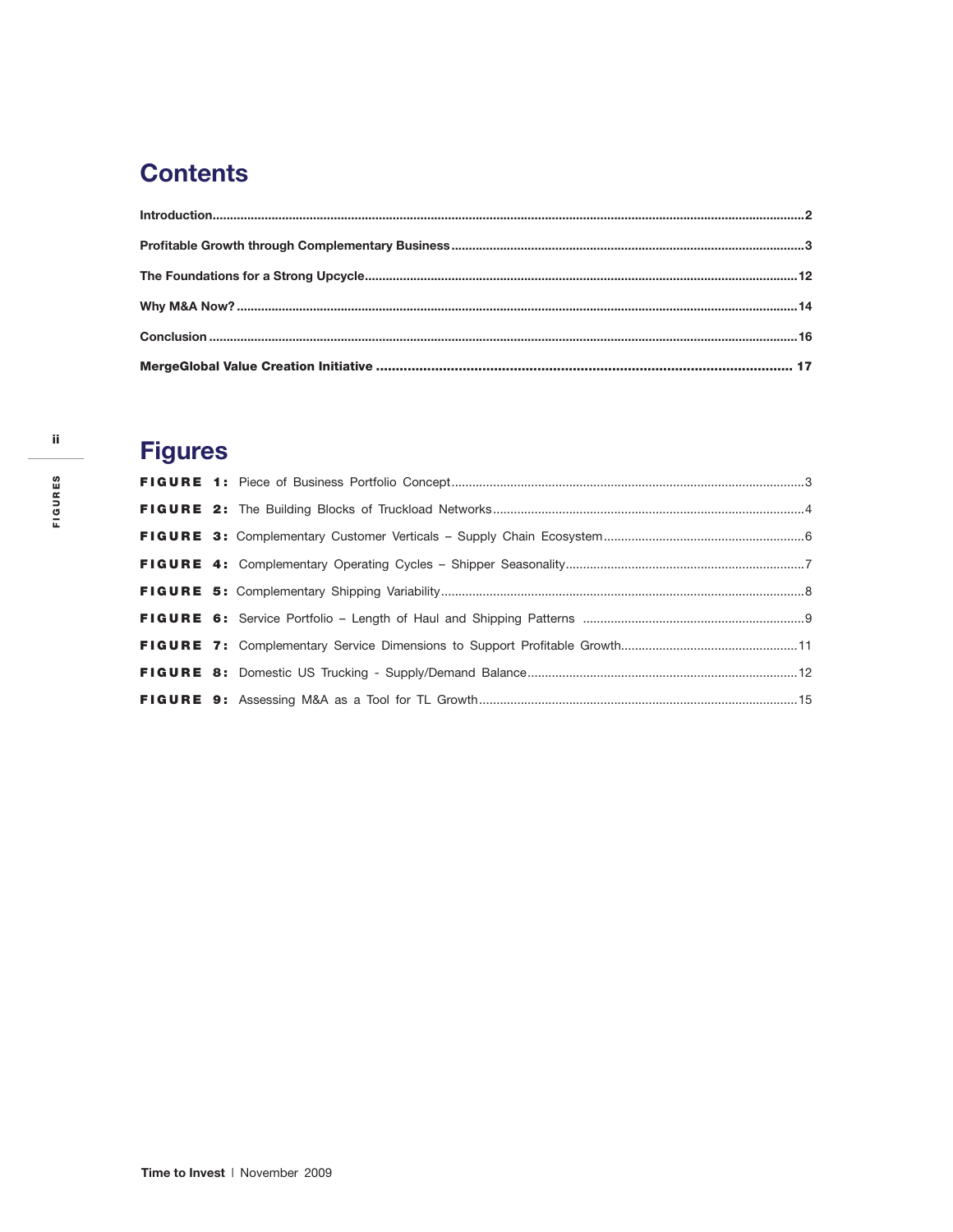### **Introduction**

The truckload (TL) sector is considered a mature, fragmented and intensely competitive business in which dozens of carriers fail every year. However, even in the current, harsh environment, certain competitors have demonstrated a superior ability to create value for their shareholders. What are the secrets to achieving such success and are there other means of building shareholder value?

Clearly, one way to create shareholder value is to expand profit margins. Previously, we wrote about how certain TL competitors achieve aboveaverage profitability through effective customer and market selection that enables them to optimize system-wide pricing, operating costs and fleet requirements ("Lifting The Veil of Value in Truckload", American Shipper, November 2008).

Another path to creating shareholder value, and the focus of this article, is to accelerate revenue growth. However, in order to ensure such growth creates value, management must achieve it while maintaining or improving margins and returns. Ideally, margin expansion accompanies revenue growth, although in both truckload and the broader freight industry aggressive growth initiatives have often led to a larger but less profitable revenue base. The most successful TL companies have executed growth initiatives in extremely disciplined, deliberate manners, targeting incremental pieces of business that complement their existing operations. Because profitable growth requires careful attention to how each new piece of business fits with the existing portfolio, it is typically accomplished organically, through sales and marketing efforts.

We are finally beginning to see the first signs of recovery in the trucking sector, with stabilizing volumes giving way to small but distinct increases in seasonally-adjusted sequential demand. Given what we believe will be a highly supply-constrained market over the next 2-3 years, we expect an upcycle in pricing and profitability to be well in place by this time next year.

Today, there are unique opportunities to accelerate growth through acquisition that have previously not presented themselves in the truckload industry. Many of the winners in truckload over the next five years will bolster their competitive positions now through carefully targeted acquisitions over the next 12-18 months.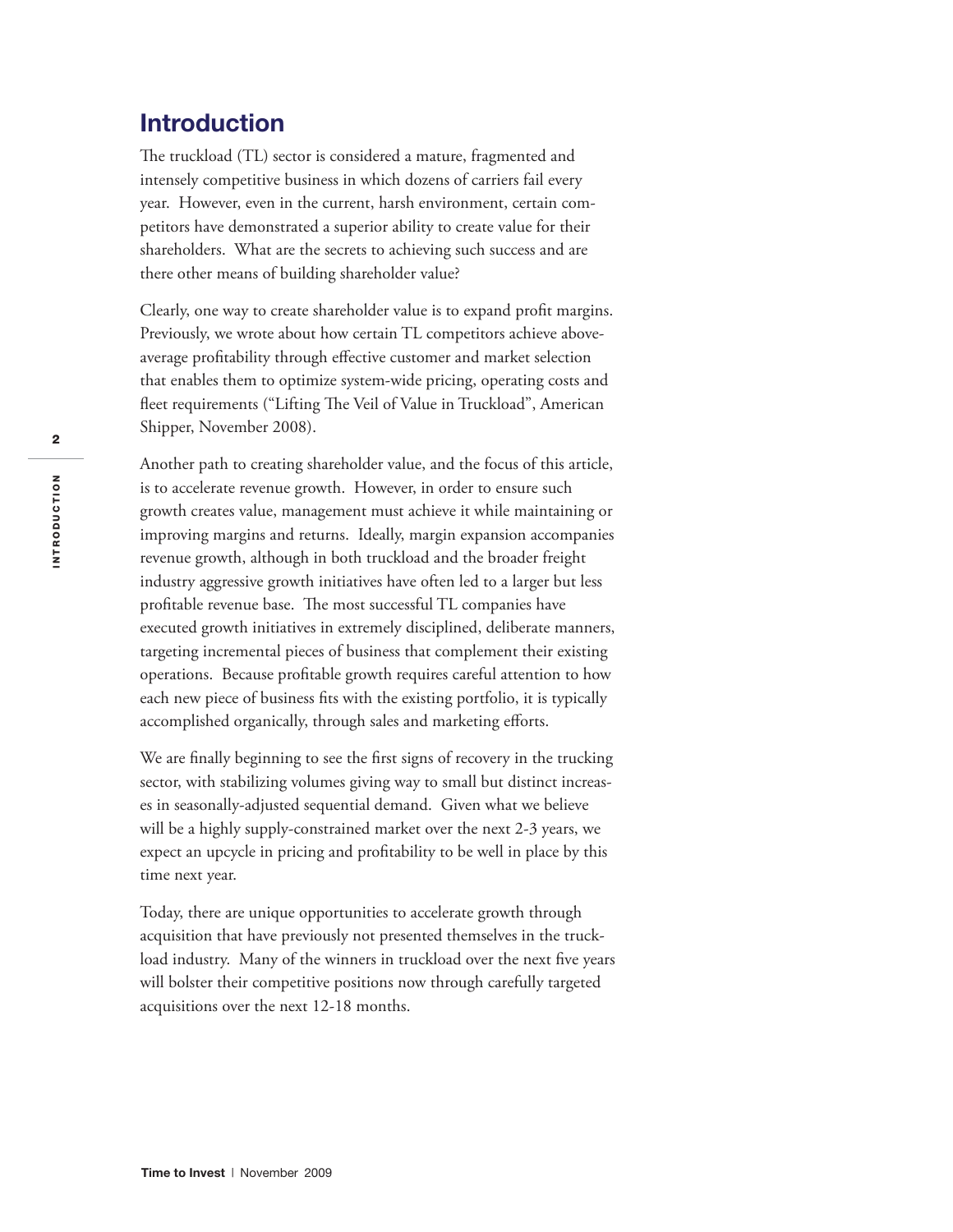### **Profitable Growth through Complementary Business**

A trucking business is, at its essence, a portfolio of customers and operations that combine to form a network with both static and dynamic characteristics. How that portfolio is constructed and grown is the key to how the network functions and profitability is achieved. As a consequence it is critical to understand a) the economic building blocks of a truckload company, and b) the way those blocks fit together, as these two concepts determine profitability.

In its most basic form, truckload services appear relatively simple: a truck picks-up a load at point A and drops off at point B. In fact, the revenue and costs for any single load, in isolation, are relatively simple to assess. This assessment becomes more complicated, however, when a series of loads, or an itinerary, is considered because the decision to take one load determines what loads are available for the next leg (i.e., at or near the destination of the first). The decision to take the second load determines available options for the third and so on, with the constraint that the driver must ultimately return home.

### Complementary "Pieces of Business" Fronthaul  $\overline{\phantom{a}}$ Backhaul Fronthaul **ronthau** Backhaul Unmatched "Pieces of Business" Fronthaul  $\blacktriangle$  - - - $- - - - - - - - - - -$ No Backhaul

#### **FIGURE 1: Piece of Business Portfolio Concept**

 **Dimensions of Complementary Examples Geography** ■ Fronthaul ■ Backhaul ■ Time of day (*early morning, evening)* **Temporal Shipping Patterns** ■ Day of week *(Mon., Tues, etc.)* ■ Shipping season (*Spring, Christmas)* ■ Business cycle ■ Building products **Customer Vertical** ■ Industry equipment ■ Consumer packaged goods ■ Electronics ■ Dedicated carrier (either insourced **Service**private fleet or outsourced) ■ OTR - Company Trucks amd drivers ■ OTR - Owner-Operator power ■ Domestic Intermodal ■ Truckload Brokerage **Customer Size** ■ Loads per week above threshold ■ Loads per week below threshold **Length of Haul** ■ Above threshold ■ Below threshold

Source: MGI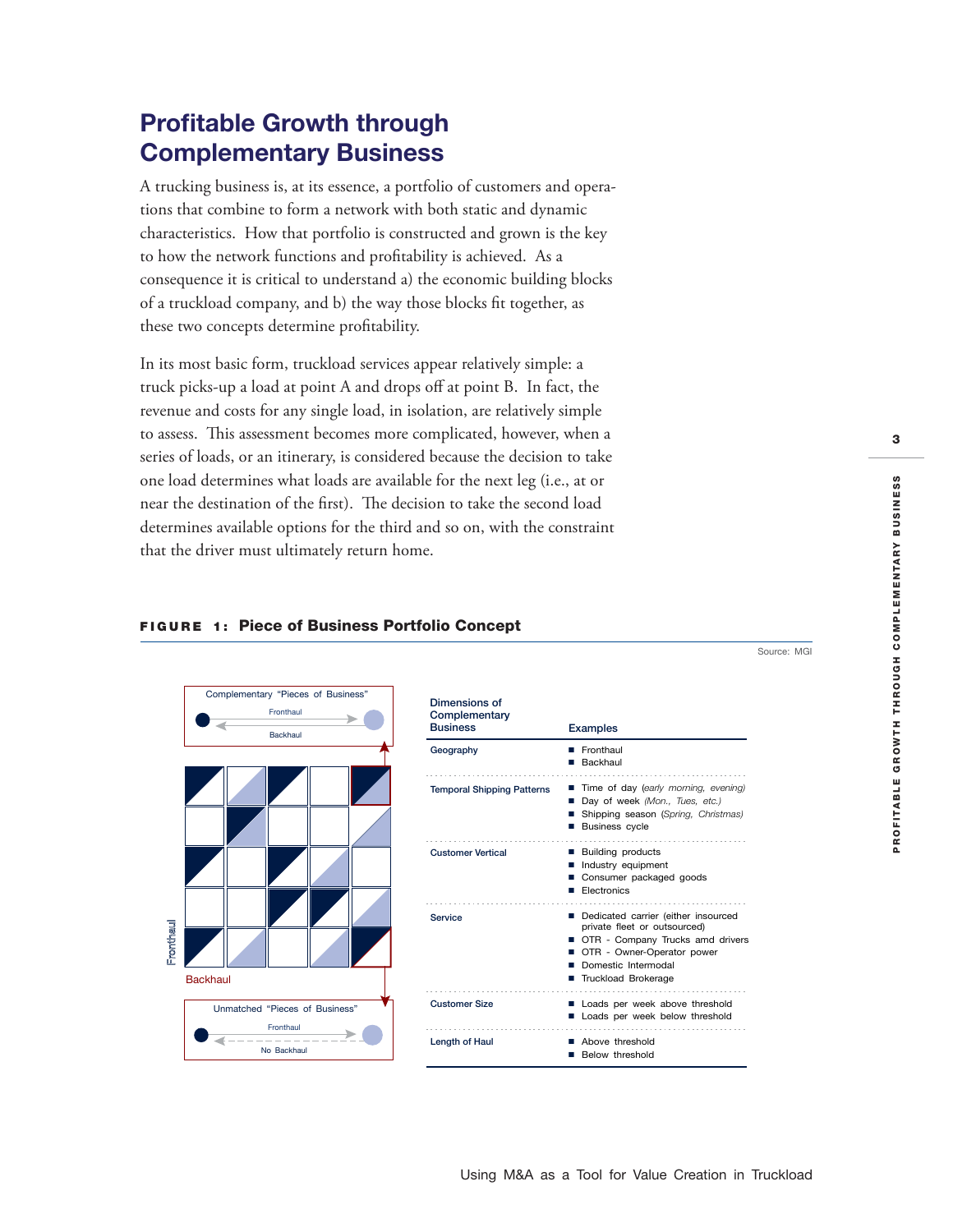In order to maximize profitability, itineraries must be constructed in a manner that a) minimize the cost of getting the tractor to its next load, and b) maximize the potential profitability of the remaining series of loads. In other words, the loads must complement each other, meaning that if a trucker has an attractive load from A to B, the optimal matching load would be another attractive load that took the driver from B back to A. Of course, things get more complex when you string together thousands of loads with hundreds (or thousands) of trucks over the course of a year, quarter or day, and attempt to maximize the profitability of the entire system (Figure 1).

The above notwithstanding, organic growth typically doesn't happen in load-by-load or route-by-route increments. Instead, the increment in which a new "piece of business" is typically added is a number of lanes emanating from a single location (often a distribution center or manufacturing facility). Furthermore, these lanes are generally one-way, leaving the task of constructing the remaining portion of the itinerary (closing the loop) to the trucker. It helps, therefore, to think of growing a TL carrier in partially-constructed "itinerary cluster" increments. Each potential new piece of business will have a number of outbound lanes associated with it and must be evaluated in terms of how those

## non not Truckload Network Itinerary Cluster **Itinerary** Load  $\circ$ Ò 0 Key **Origin Destination Loaded Leg Empty Leg**<br>Anchor Origin Destination Loaded Leg Empty Leg  $\bigcirc$ Anchor Faciility

#### **FIGURE 2: The Building Blocks of Truckload Networks**

Load: Single load from origin to destination. Loads are the basic building block of revenue. Source: MGI

Itinerary: Series of fronthaul loads and backhauls that seek to minimize empty miles and return driver to itinerary origin. Itineraries are the basic building blocks of profitability.

Itinerary Cluster: Groups of itineraries having a common origin. Itinerary bundles are the basic building blocks of growth.

Truckload Network: Structured to integrate itinerary clusters. Truckload networks are built from loads, itineraries, and itinerary clusters and reflect company's strategy.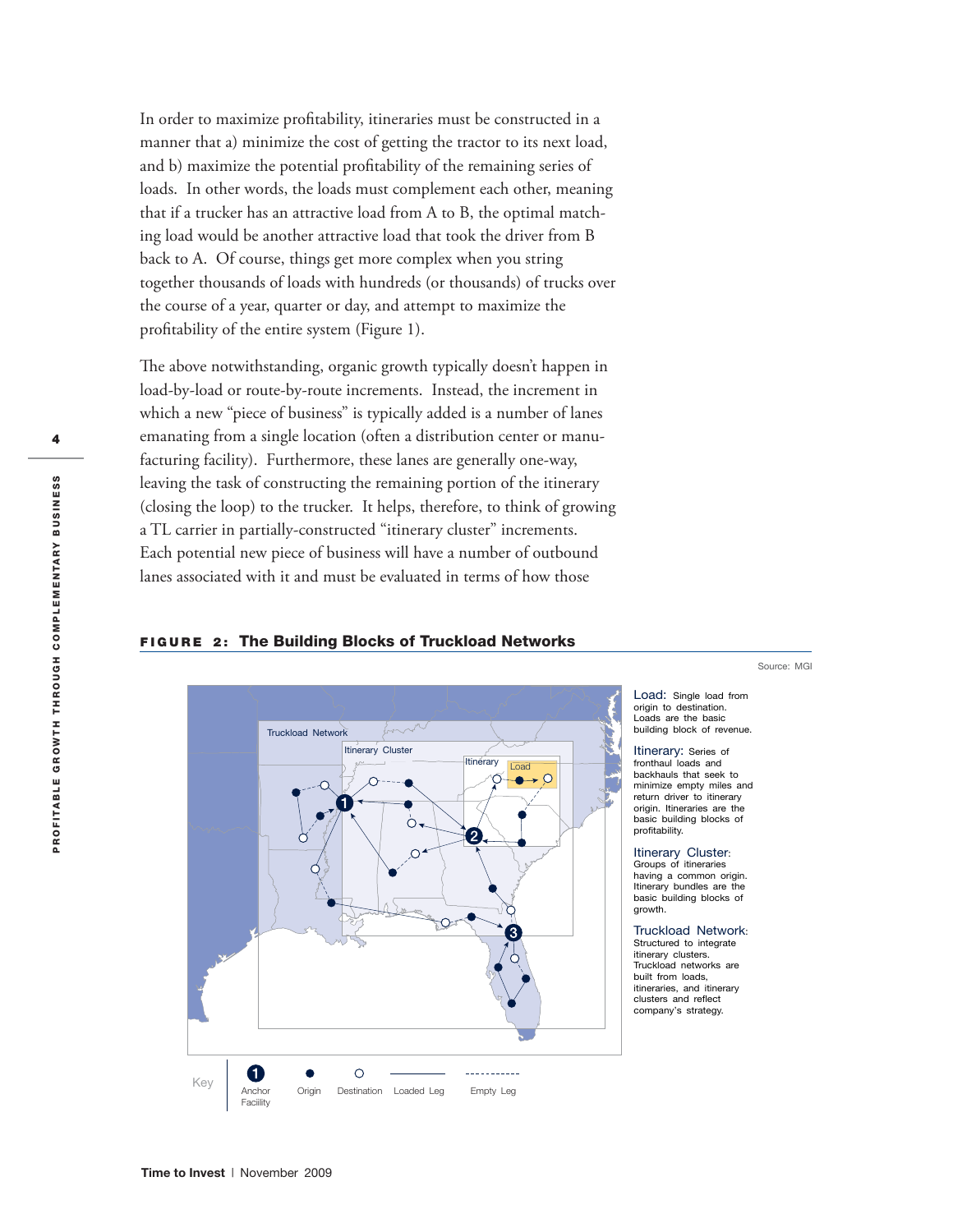lanes will become a cluster of closed-loop itineraries. Ideally, this will be accomplished by meshing it with the company's existing portfolio of itinerary clusters (Figure 2). For competitive reasons, a bid reflecting the stand-alone value of an itinerary cluster will rarely win, as competing truckers, with similar direct costs, are likely to have some number of complementary routes and will submit a bid reflecting their system's combined profitability. The best performing truckers pursue growth with backhauls always in mind; the worst leave the backhaul responsibilities entirely to the dispatcher, resulting in lower rates, unhappy drivers, or both.

However, there are dimensions beyond the simple geographic complement of a backhaul that are less obvious but can provide opportunities for profi table growth. In addition to the geographic dimension, we provide four additional dimensional examples where truckers can look for profit-enhancing growth by finding complementary pieces of business.

#### **GEOGRAPHIC DIMENSION**

The most fundamental, and conceptually simplest dimension of complementary new business is geographic. To minimize backhauls, carriers should seek to create geographically balanced business portfolios. If a carrier has a customer that generates headhaul loads (e.g., from Chicago to St. Louis), that carrier's portfolio would be much more profitable if he is able to carry backhaul loads that match the headhaul into St. Louis. The concept of geographically complementary business extends beyond basic out and back itineraries (e.g., Chicago to St. Louis and back) to multi-leg itineraries that are constructed to minimize the amount of empty miles that are needed to return the driver to his origin. Profitable growth requires the creation of geographically balanced portfolios, which can be achieved by investing heavily to cultivate business in backhaul origin markets.

#### **CUSTOMER VERTICAL DIMENSION (SUPPLY CHAIN ECHELONS)**

A portfolio constructed of complementary portions of the supply chain provides another opportunity for profitable growth. Best of all, business portfolios created from multiple segments of the supply chain generally also produce portfolios that are geographically complementary.

For instance, consider a carrier that has built a portfolio that spans the entire supply chain ecosystem, from the top to the bottom of the supply chain. Figure 3 illustrates an example of a balanced supply chain portfolio. A carrier picks up a load of recycled glass from a recycling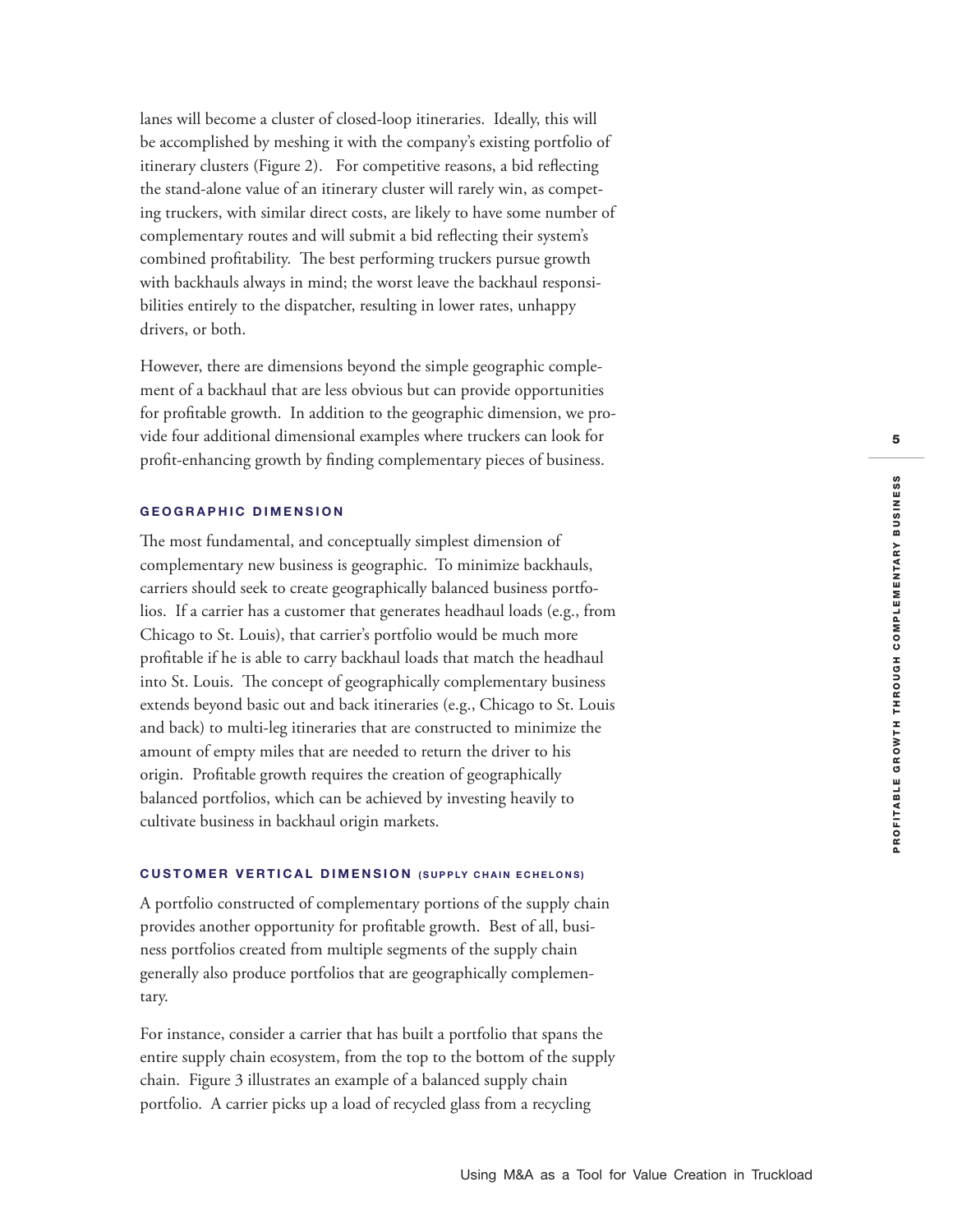

#### **FIGURE 3: Complementary Customer Verticals – Supply Chain Ecosystem**

center and transports it to a glass bottle manufacturer; from the bottle manufacturer the carrier transports a load of bottles to a beverage bottler; from the bottler, the carrier delivers a truckload of beverages to a regional distribution center; and finally, the carrier delivers non-refrigerated foodstuffs from the distribution center to the retailer. By serving the entire supply chain ecosystem, the carrier has also created a geographically balanced portfolio with minimal empty miles. Profitable growth is achieved by targeting the customer's customers.

#### **TIME DIMENSION (OPERATING CYCLES)**

Time offers another dimension in which complementary pieces of business can be found. Because shipping needs follow predictable operating cycles, combining multiple customers with similar but offsetting cycles can smooth demand for a truck operator.

To use a seasonal example as illustrated in Figure 4 (an annual operating cycle), a trucker with a large soft drink bottling customer might have substantially increased demand during the early summer months, when demand for soft drinks is higher and inventories are built-up, but relatively little trucking demand in the winter months. Ideal seasonal complements in this example might be a retailer, whose pre-Christmas inventory build would generate demand just as soft drink demand was falling off, and a soup manufacturer, whose need for truckload transport picks up as the winter sets in and carries through to the early spring, well after the retail shipping season has past.

Operating cycles occur along shorter and longer time intervals as well, as described in the following examples: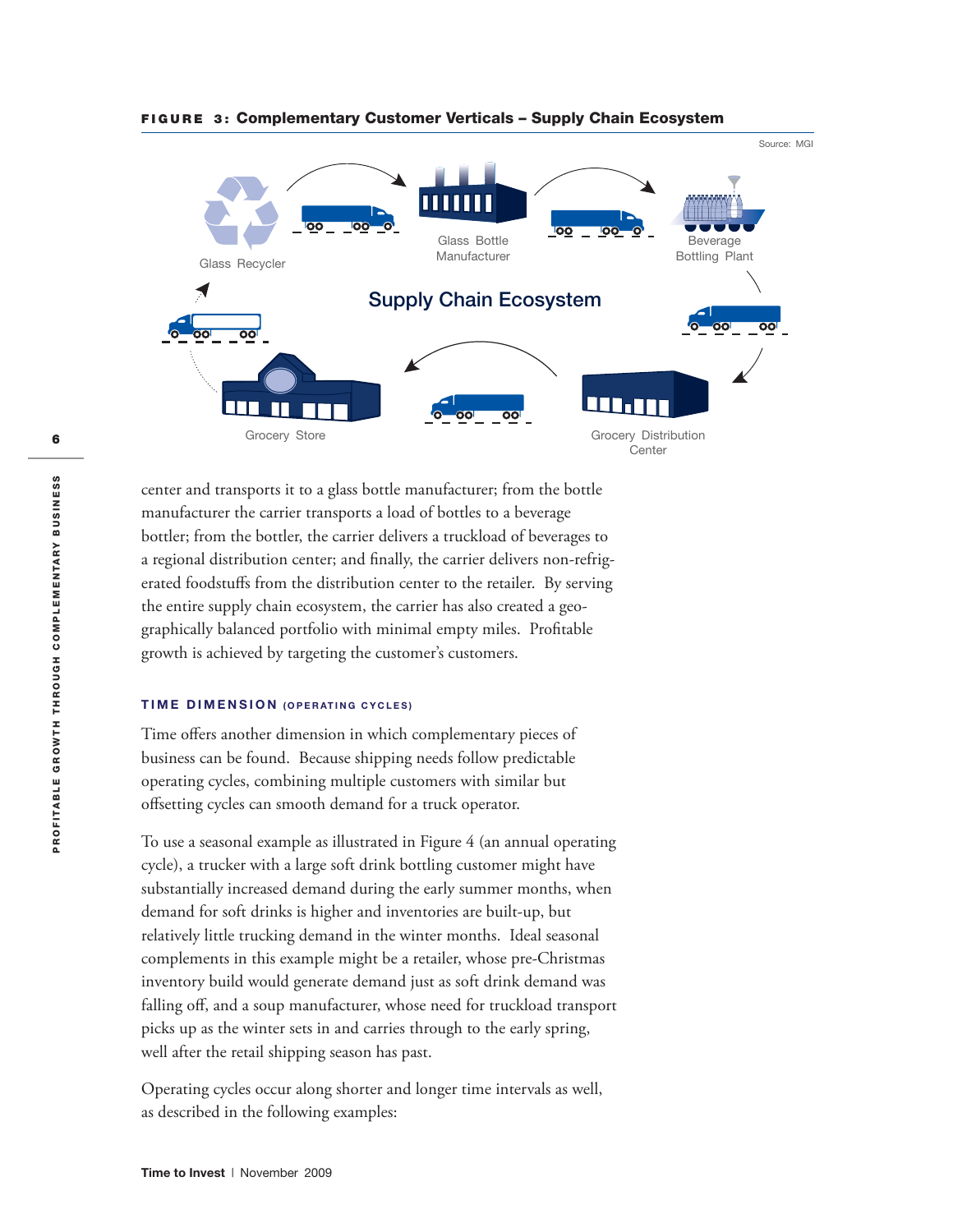

#### **FIGURE 4: Complementary Operating Cycles – Shipper Seasonality**

- Daily shipping cycles a retailer in city A requires deliveries late in the evening, past closing time to avoid interfering with daytime shoppers. This could be paired with a manufacturer on the outskirts of the city that dispatches 3rd shift production early in the mornings, allowing a driver to rest overnight to comply with hours of service rules, but minimize wait time before his next load.
- Weekly shipping cycles a manufacturing customer with Monday, Wednesday and Friday loads could be paired with a customer requiring Tuesday and Thursday pick-ups.
- Business cycles a combination of economically sensitive customers (e.g. high-end retailers, such as Neiman Marcus) and customers in a defensive or counter-cyclical sector (e.g. a food manufacturer, or a discount dollar store such as Dollar General).

#### **TIME DIMENSION (VARIABILITY)**

Another example of complementary shipper demand in the time dimension is load variability. This relates not to the time cycle of tendered loads (which we described in the operating cycle section), but to the irregularity of tendered loads. For example, a trucker with a steady volume of regular loads into a city lacks a similarly steady shipper with outbound loads. The two most apparent options are:

a) a customer 50 miles outside with steady flows in the other direction, but requires a deadhead move and the rates are not attractive (because the city has inbound flow imbalance).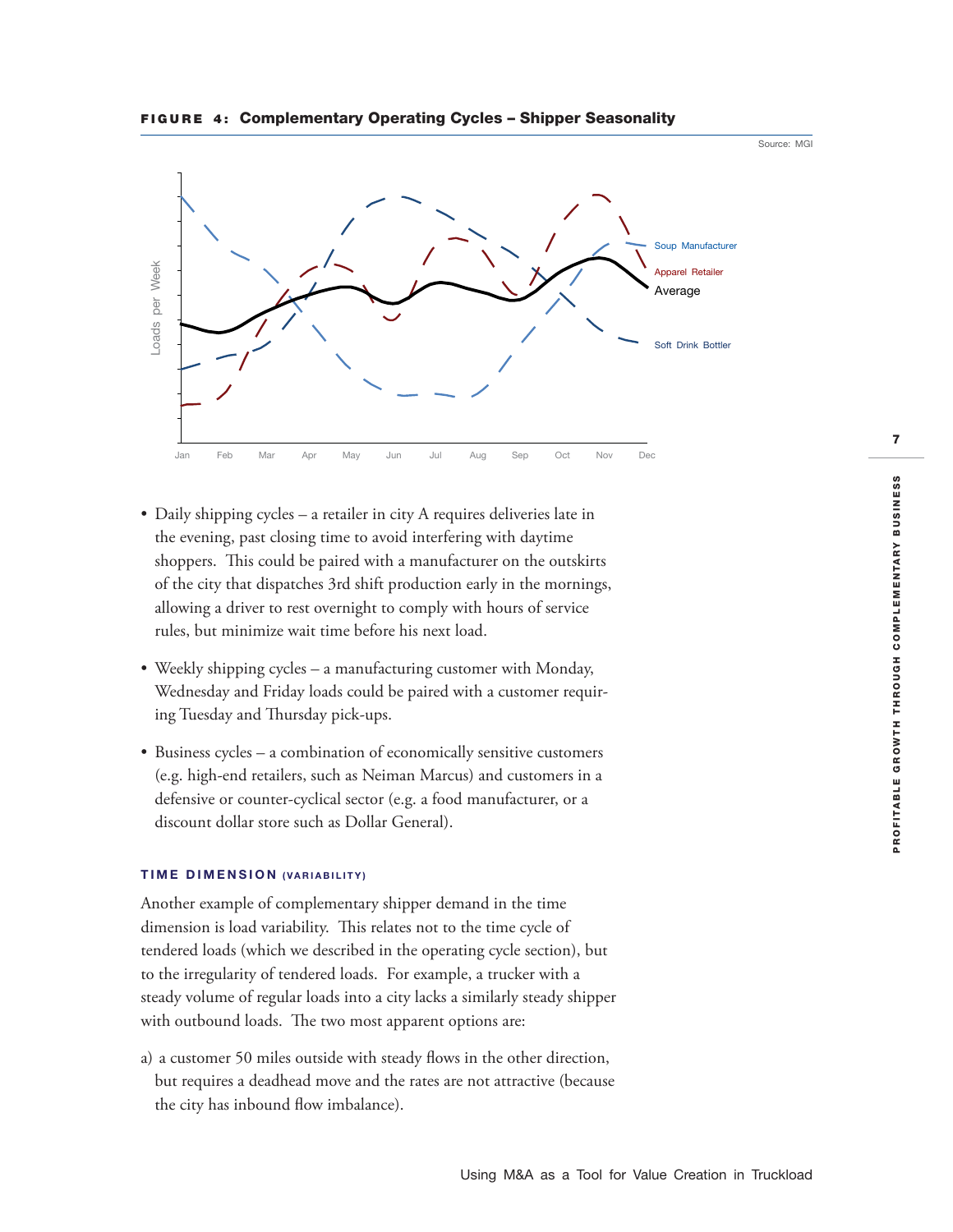



b) A customer on the outskirts of the city, but with highly unpredictable flows and stringent availability requirements (meaning the trucker must guarantee a truck on short notice or face penalties or loss of the business)

In contrast, a third less apparent option is serving multiple small shippers which, even though they have irregular demand individually, offer a relatively predictable flow of demand as a group (Figure 5). Identifying the third option would require additional sales and marketing spending to identify and service the smaller shippers, but these would be offset by the higher utilization and potentially more attractive rates. Furthermore, a broader set of services would allow the company to address "overflow" periods, without negatively impacting profitability (discussed in the next section).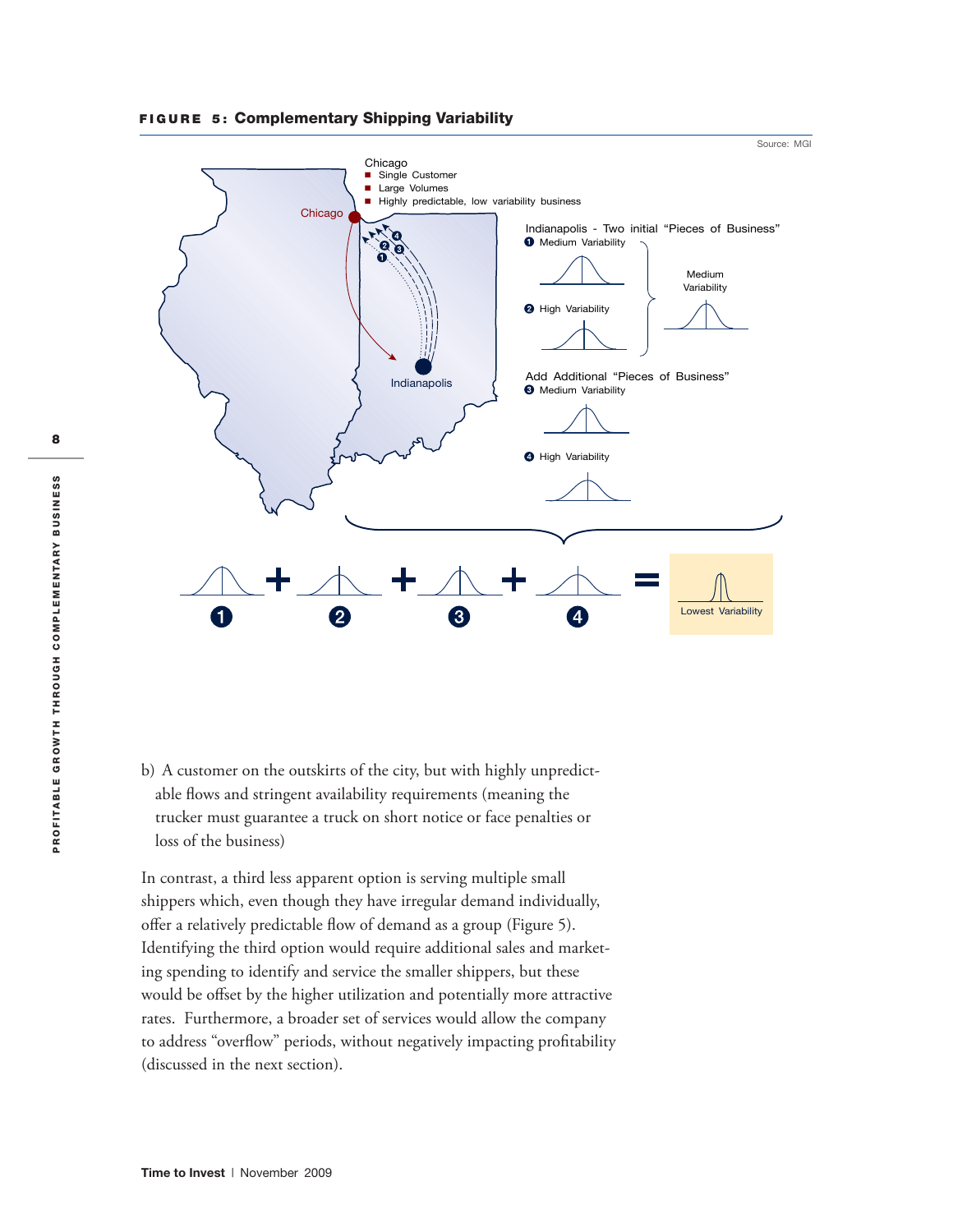#### **SERVICE DIMENSION**

The fourth dimension of complements is services, which consists of various forms of domestic surface transport. For the purposes of this discussion, we've broken the services into 5 broad groups:

- Dedicated Carrier (either outsourced or insourced Private Fleet)
- Over-the-Road Carrier (OTR) Organic Fleet
- Over-the-Road Carrier (OTR) Owner-Operator
- Domestic Intermodal
- Brokerage

Each of the services is a rough substitute for the others, as a given load could be delivered using any of the services. However, depending on a load's characteristics, most notably its length of haul and variability, the costs to serve it will vary substantially across different service types. For example, a 1,500 mile load could



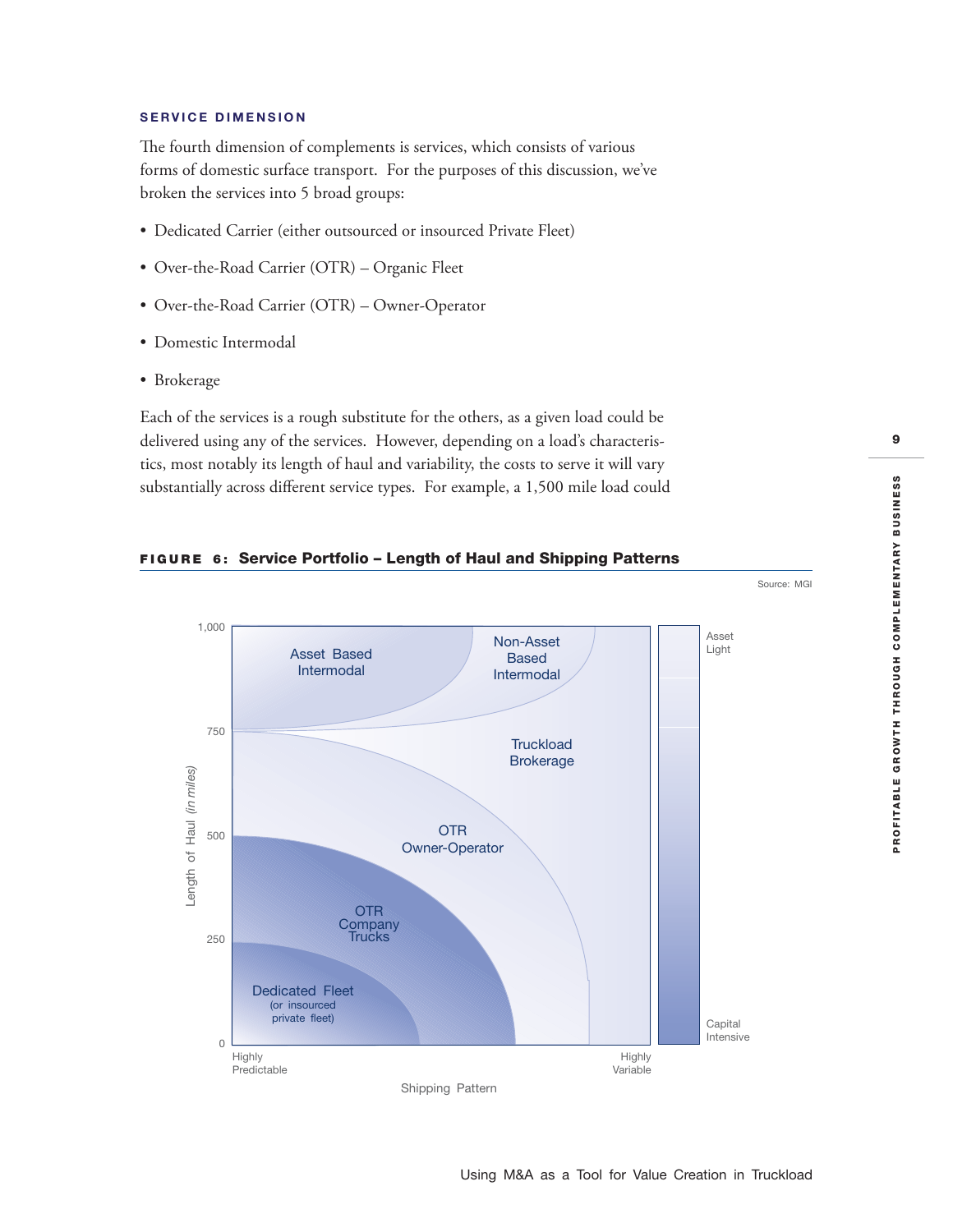be served with an OTR truck; however, over such a long distance intermodal service is likely a lower cost option. Similarly, substituting brokered power for OTR power in servicing a highly unpredictable load source can eliminate the need to keep power units available to service the load.

Figure 6 shows which services are best suited to address a load depending on its a) length of haul and b) variability. Holding other variables equal, loads with the longest lengths of haul (generally in excess of 750 miles) are most efficiently served with intermodal service, as the economics of rail transport overcome increased handling costs and circuity. For lengths of haul that aren't long enough for intermodal, outsidecontractor labor becomes most competitive (i.e., owner-operators or brokered loads), as it shifts backhaul risks to the power provider, and away from the contracting trucker. For example, a company driver in an OTR tractor that's been dispatched on a 1,500 mile load, must be routed home eventually. Unless a similar, attractive backhaul can be identified, this may require a series of less-than-desirable loads, compromising the profitability of the full itinerary.

Looking at variability, the less predictable the load, the better suited it is for a less capital intensive service such as brokerage. In order to serve highly variable loads with an OTR service, a trucker needs to ensure he has sufficient capacity available and nearby, so that when the call comes for a pick-up he's able to respond. As a result, his ability to route his OTR fleet tractors efficiently will be constrained. In contrast, if he has a well-run brokerage operation he has the freedom to route his OTR fleet as required, knowing that he can turn to brokered power in the event that he can't carry the load with organic power.

Additional synergy can be developed by integrating components of what have traditionally been categorized as distinct OTR and dedicated operations. A large number of customers like to procure dedicated and OTR services from the same carrier. In fact, there is often a fine line between dedicated and OTR when price-elastic dedicated customers negotiate more flexible contract terms that result in a "quasi-dedicated" operation that is blended into one-way OTR networks. This type of expansion enables carriers to utilize common equipment more efficiently.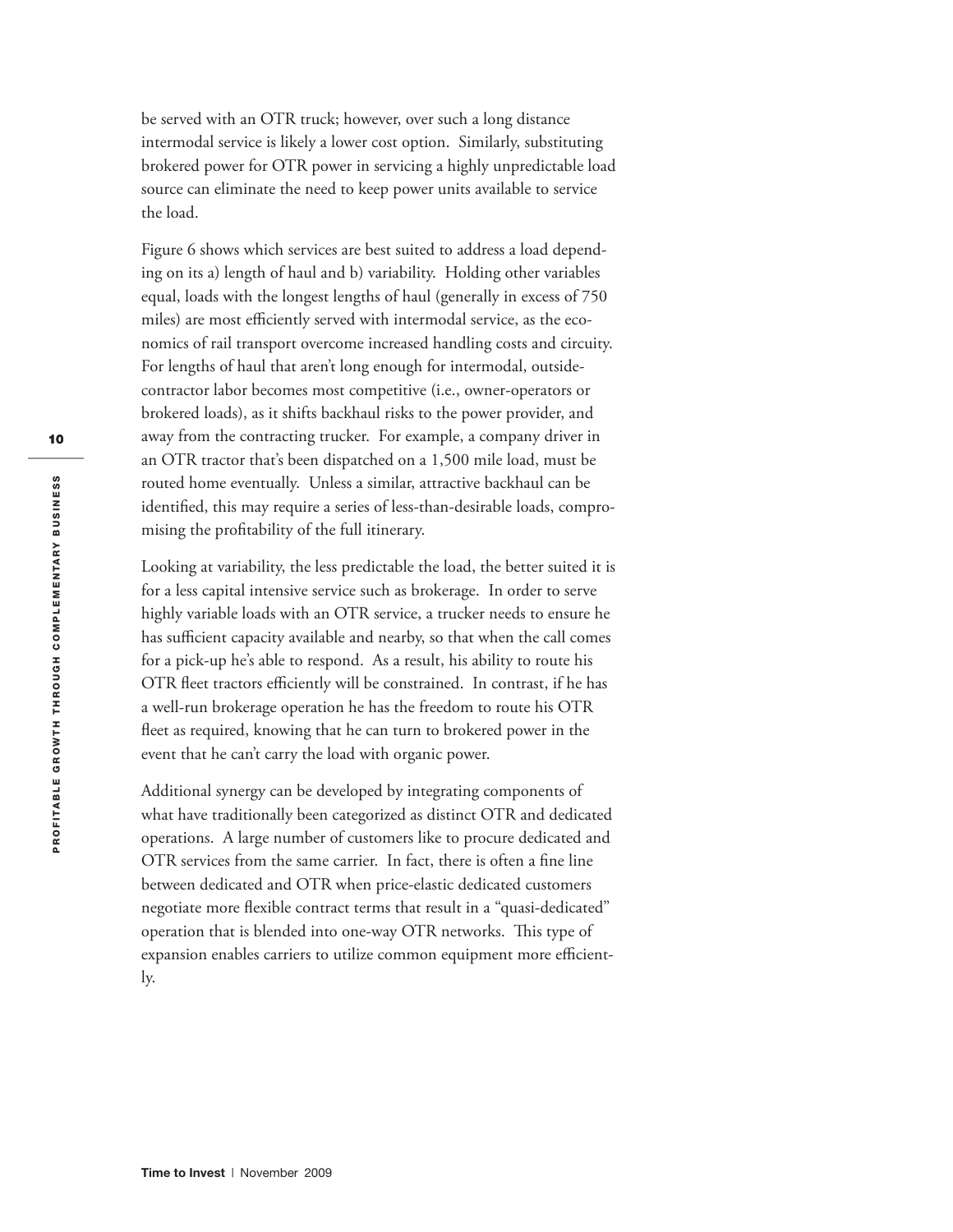

**FIGURE 7: Complementary Service Dimensions to Support Profitable Growth** 





DC

C

A trucker is bidding on a set of outbound lanes from a distribution center, which vary by length of haul and the variability of the loads shipped. For the purpose of this example, we assume it is an all or nothing bid (i.e. cannot cherry pick a subset of lanes).



Each lane's LOH and load variability determines what type of service is optimally suited for it (i.e. which service can be provided for the lowest cost).



A trucking company with just an OTR fleet, is forced to serve the longer, more variable lanes with a sub-optimal service. In order to win the business, he must bid a rate low enough on these long, unpredictable lanes to beat competitors with lower-cost service offerings such as brokerage or intermodal. As a result, he either wins the business, but generates a poor return on the entire set, or loses the bid.



A trucking company with multiple offerings is able to serve the longer lanes with brokerage and intermodal services. As a result, while the margins aren't as attractive on the longer lanes, he is not required to invest in additional tractors to serve them, and his ROCE is 30% greater than those of the OTR-only competitor.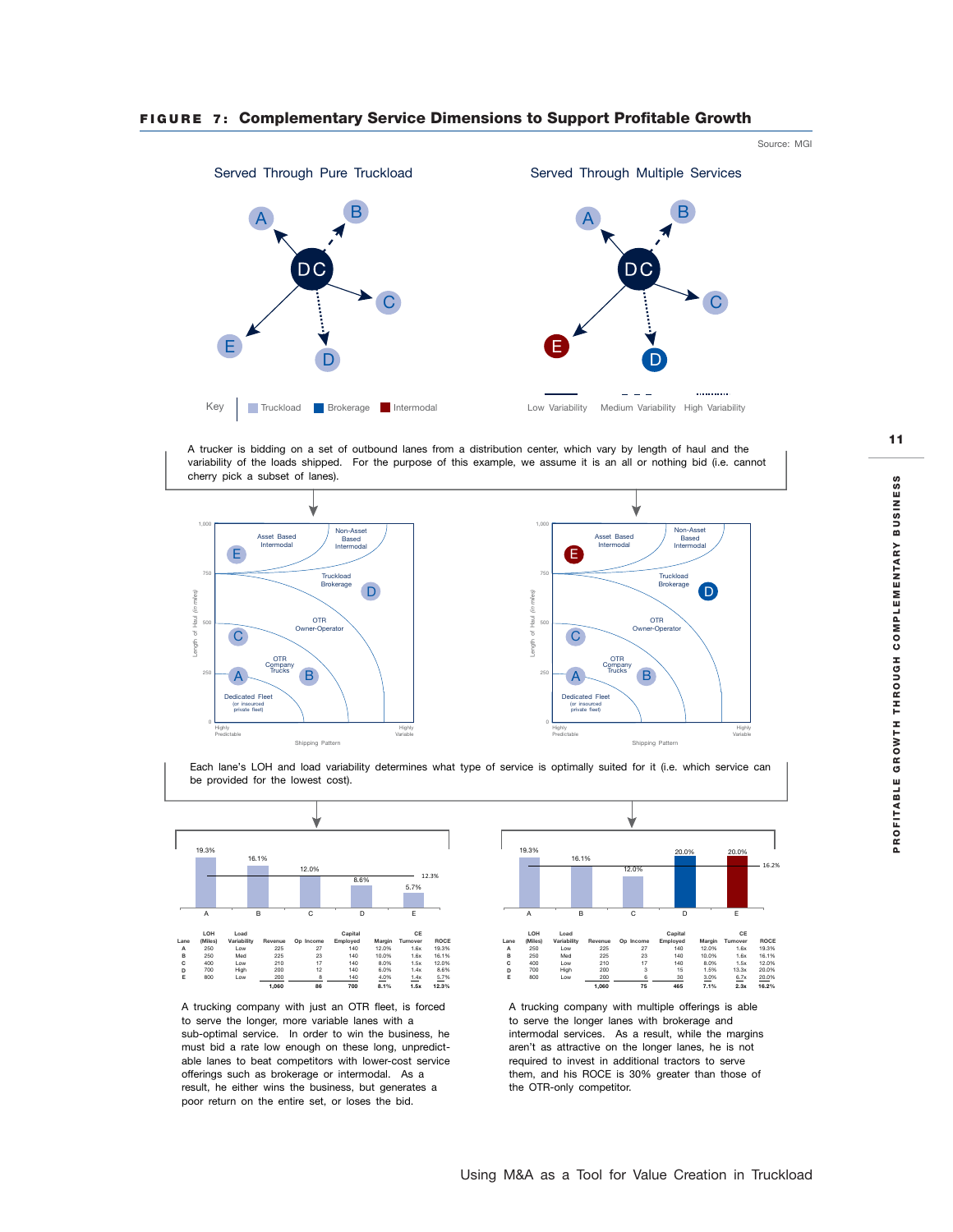### **The Foundations for a Strong Upcycle**

As plans are developed to answer the question of "how should we grow," managements also must ask the equally important question of "when should we grow." Recent economic indicators suggest that the broad economy has bottomed—therefore, trucking executives need to consider how they are positioned for growth right now.

Demand began eroding for truckload services in 2006, before dropping sharply in late 2008 and early 2009 along with the broader economy. The difficult environment was compounded by excess capacity built-up during a tractor-buying binge in 2005 and 2006, driven by trucking companies flush with cash after several years of strong profitability and a desire to purchase more fuel-efficient tractors ahead of strict new emissions standards. This drove sustained utilization rates from all-time highs in 2004 and 2005, to near 20-year lows in early 2009, pressuring pricing and profitability. (Figure 8)

But in just the past few months, we've seen a marked change in the market. Demand appears to have bottomed and utilization rates have begun to climb again, with the seasonally-adjusted ATA Truckload

#### **FIGURE 8: Domestic US Trucking - Supply/Demand Balance**



**Class 8 Tractor Supply & Demand**

Source: MGI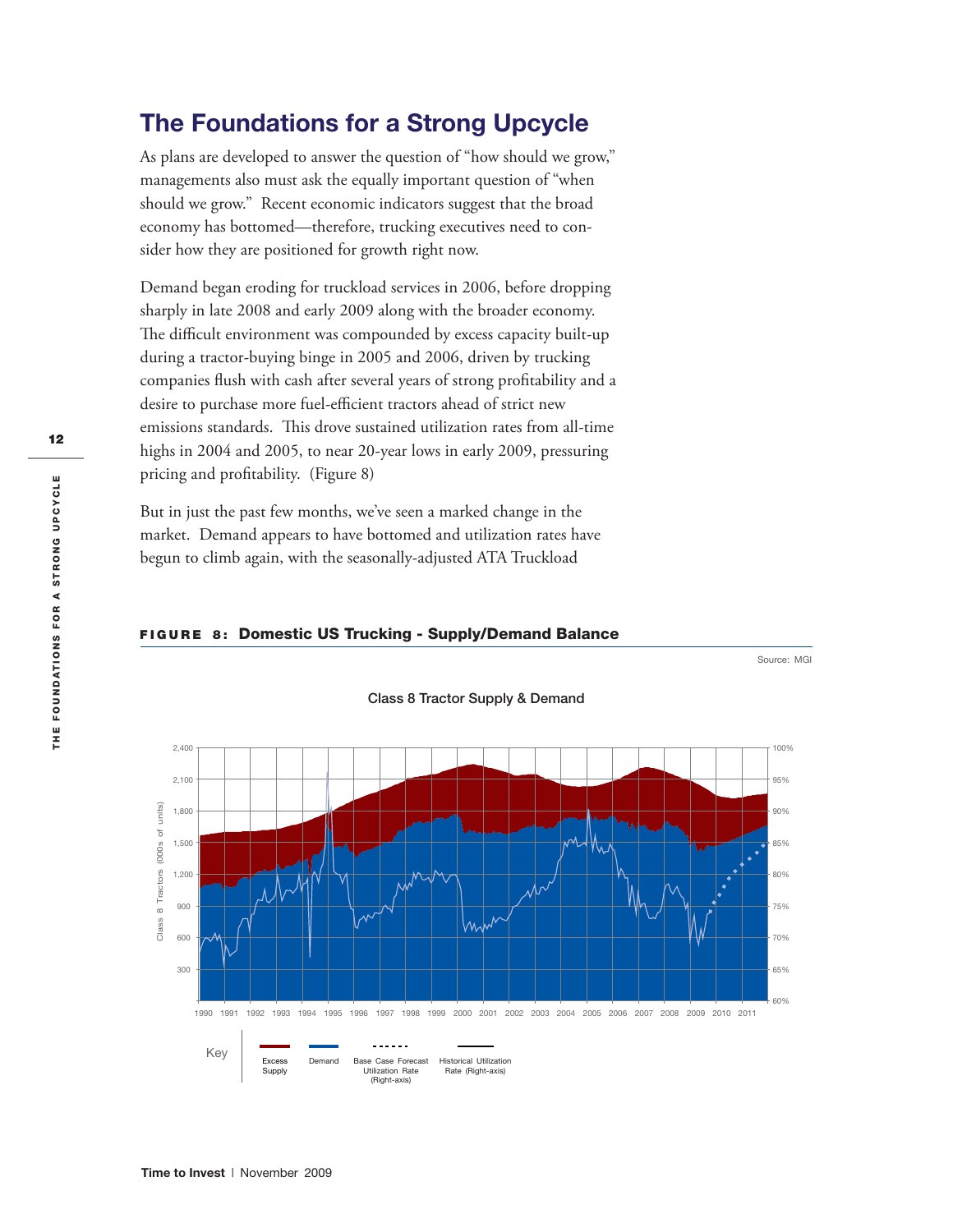Tonnage index up nearly 5% in September from its April low. Even with modest continued demand growth, current excess capacity will be sufficiently absorbed to support rate increases in 2010. Futhermore, capacity is likely to remain constrained into 2012, as truckers are unlikely to invest in new capacity anytime soon, and trucks purchased in the 2005-2006 binge years are retired from the OTR fleet. In fact, when new orders for tractors do return in a meaningful way, recent OEM consolidation and rationalization of manufacturing capacity will limit how quickly new tractors enter the market.

Though it is impossible to know precisely how the nascent economic recovery will play out, we believe there is substantial risk that the industry will be caught short of capacity and experience a strong upcycle in pricing and profitability over the next three to four years. Though trucking managements have been focused on cost-cutting and often their very survival, we have reached an inflection point where the attention needs to shift back to growth and how to best take advantage of the emerging recovery.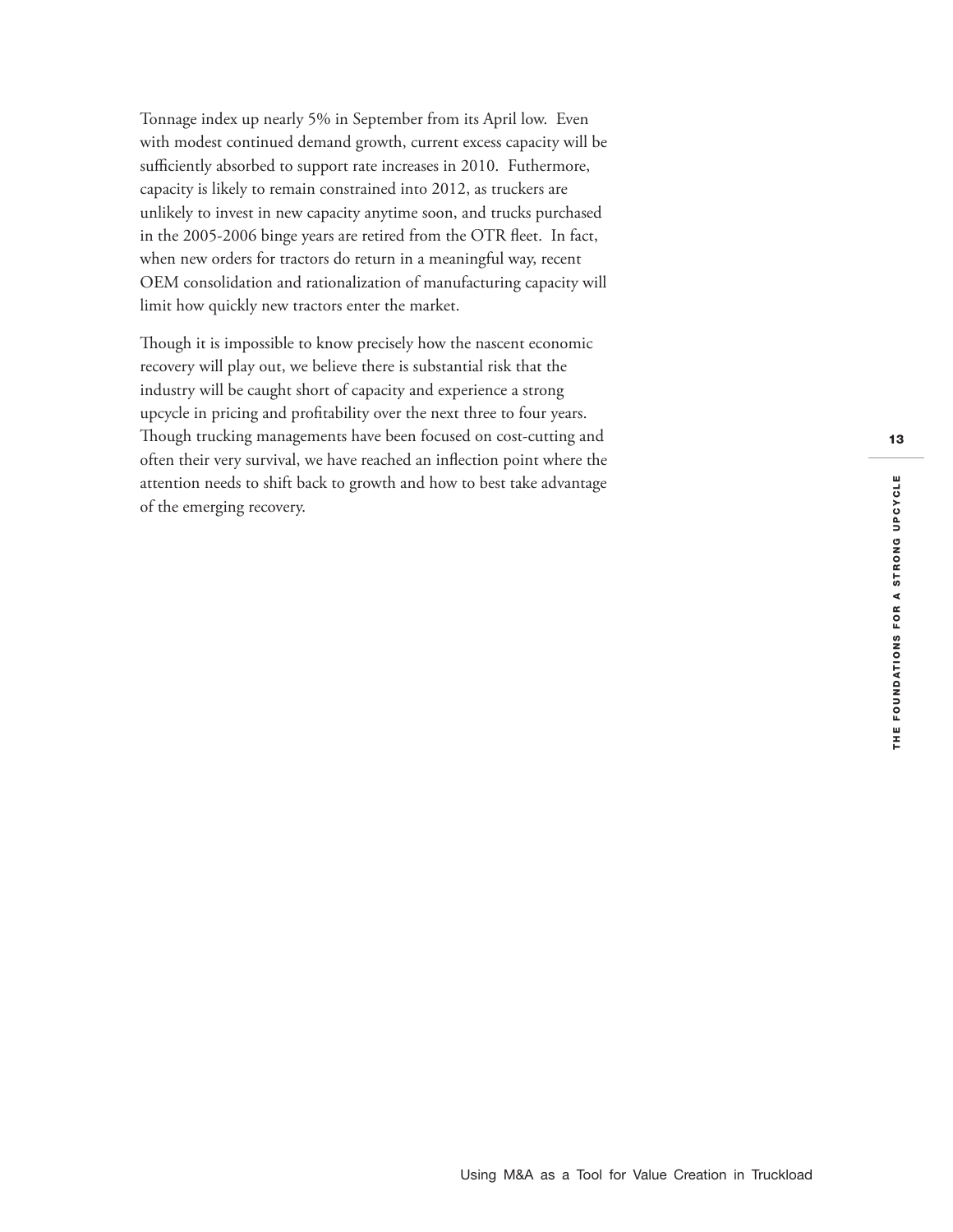### **Why M&A Now?**

In the past, strategically-motivated M&A in the truckload sector has been relatively limited – particularly when compared to other freight sectors such as forwarding, logistics or LTL. There are a number of reasons for this:

- Organic growth options As discussed earlier in this article, growth in the truckload sector lends itself to organic growth, which also avoids the added cost of acquisition premiums.
- The lack of a clear strategic impetus Traditional rationales for acquisitions – such as rationalization of overhead or horizontal integration of related services – have been viewed as having limited applicability in truckload or at least as being insufficient to inspire potential acquirers to incur the costs and undertake the risks associated with acquisitions.
- Concerns over integration In many cases, the founder of a company is a key element of the company's identity and there are concerns about integration of cultures.
- Unclear value creation opportunities Both private and public equity investors have generally not appreciated the nuances of truckload operations and the ability of well-positioned and well-managed companies have to create shareholder value

Some of the concerns about M&A listed above are fair; some are mixed; some are wrong; and some need to be reconsidered. A number of new issues have emerged and factors have changed over time, warranting a fresh look at M&A in the context of today's environment. (Figure 9)

As we sift through the wreckage of the economic downturn, distressed trucking companies have become available for little or no acquisition premiums. While careful consideration must be given to how a target's portfolio of business fits with the existing business, distressed acquisitions offer prudent buyers the opportunity to rapidly accelerate growth in a single transaction. These valuations are even more compelling when consideration is given to what is likely to be an extremely supplyconstrained industry over the next several years, as demand recovers.

Furthermore, though conventional wisdom suggests that traditional sources of synergy are difficult to come by, our experience suggests they do exist. For example, advances in information technology are enabling more efficient analysis of customer profitability and linking tactical dispatching decisions to advanced yield management systems. While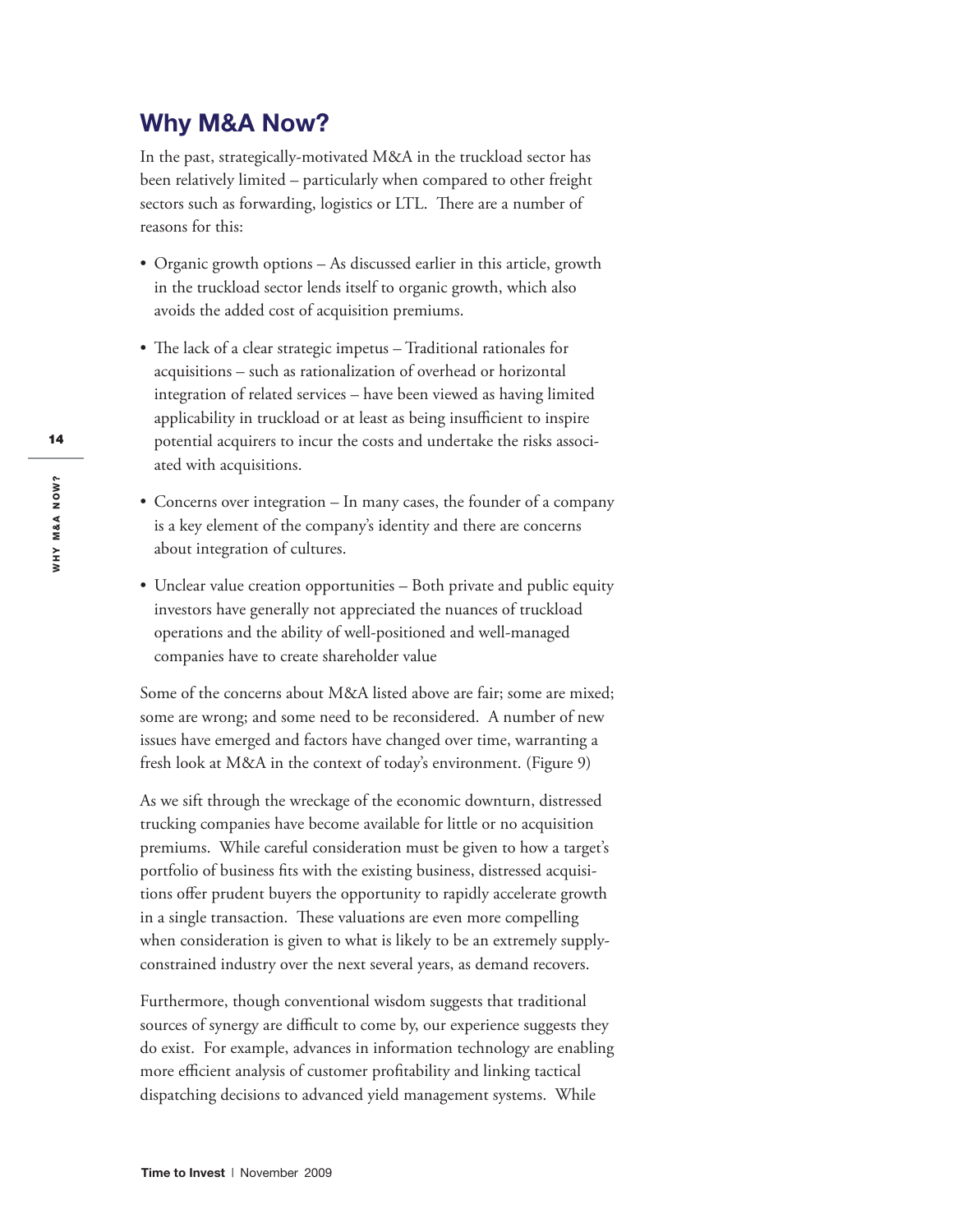the fixed costs associated with these IT systems aren't large enough to offer significant operating leverage, they are often out of reach for small and medium trucking companies. And in a business where enhancing a company's margin per mile by a couple pennies can increase profitability (and value) by 20% or more, the benefit of such sharing is significant.

Finally, while integrating cultures will always be an issue in M&A, demographics and a better understanding of OTR-substitute services will lessen these impediments. A number of small and mid-size trucking companies today were founded in the years following interstate trucking deregulation in late-70s and early-80s – about thirty years ago. These owners, now in their 60s and 70s, are reducing their involvement in day-to-day operations (and looking for options to monetize their life's work), and relying increasingly on professional managers in more corporatized environments. Integration of asset-light (or human resource-heavy) brokerage or intermodal operations can also be successfully accomplished, as long as buyers understand the incentive structure and ensure that employees are motivated following an acquisition.

|                                            | <b>Historical Arguments Against M&amp;A</b>                                                                                                                                                                                                                                                                                                       | <b>Considerations in the Current Environment</b>                                                                                                                                                                                                                                                                                                                                                                                                                                                                                                                                                                                                                                                                                     |
|--------------------------------------------|---------------------------------------------------------------------------------------------------------------------------------------------------------------------------------------------------------------------------------------------------------------------------------------------------------------------------------------------------|--------------------------------------------------------------------------------------------------------------------------------------------------------------------------------------------------------------------------------------------------------------------------------------------------------------------------------------------------------------------------------------------------------------------------------------------------------------------------------------------------------------------------------------------------------------------------------------------------------------------------------------------------------------------------------------------------------------------------------------|
| Organic<br>Growth<br>Preference            | Sense that business can be expanded through<br>organic growth by purchasing fleet without paying a<br>premium<br>"Nuts and bolts" mundane nature of industry does<br>not provide context for "visionary" thinking that often<br>(unfortunately) emboldens acquirers                                                                               | Distressed companies available for cost of fleet and assets<br>(no premium)<br>Significant imbalance in supply / demand looming, given<br>supply takeout -- meaning valuations are even more<br>compelling                                                                                                                                                                                                                                                                                                                                                                                                                                                                                                                           |
| <b>Strategic</b><br><b>Rationale</b>       | No perceived significant cost takeout (unlike potential<br>rationalization of an LTL network)<br>No perceived strategic imperative to provide full<br>range of truckload services (unlike in forwarding,<br>where competitors often feel competitive pressure to<br>serve numerous geographies and/or provide all types<br>of logistics services) | Truckload is a game of penniesper mile (on cost and price).<br>While rationalization of overhead may be limited (given lack<br>of overhead), a small improvement creates tremendous value<br>(one percentage point improvement in margin can lead to<br>10% increase in enterprise value)<br>Information tools are improving, enabling companies to better<br>extract value from dedicated / OTR integrated offering.<br>Shift in customer behavior looking for fewer truckload<br>providers creates opportunity for integrated dedicated/OTR<br>offering<br>Evidence that moving beyond the traditional "overflow model"<br>for an integrated brokerage / OTR capability can create value<br>(e.g. recent initiatives by J.B. Hunt) |
| Integration<br><b>Issues</b>               | The heritage of many truckload companies still has<br>the distinct imprint (and involvement) of its founders<br>and the sense that acquisitions would create cultural<br>integration issues for acquiror and target<br>For brokerage, sense that truck brokerage businesses<br>are people oriented and difficult to integrate                     | Many company founders have reached points in their careers<br>where they would like to reduce their involvement<br>With a greater understanding of the brokerage model and<br>properly aligned employee incentives traditional OTR and<br>in-house brokerage units can be coordinated                                                                                                                                                                                                                                                                                                                                                                                                                                                |
| Unclear value<br>creation<br>opportunities | Investors viewed truckload as a sector with a few<br>opportunities to establish competitive advantage<br>through low cost structure and/ or premium pricing<br>In general, financial investors who might drive a<br>rollup have not been active in truckload.                                                                                     | Private and public equity investors are beginning to recognize<br>that provision of truckload services is not a simple business<br>in which competitors generally achieve a similar return on<br>their assets.<br>Enormous variability in profitability of competitors and in<br>valuation-probably more so than other sectors. As such,<br>competitors with superior business models have opportunities<br>to make acquisitions of second tier companies and enhance<br>profitability and valuation                                                                                                                                                                                                                                 |

#### **FIGURE 9: Assessing M&A as a Tool for TL Growth**

Source: MGI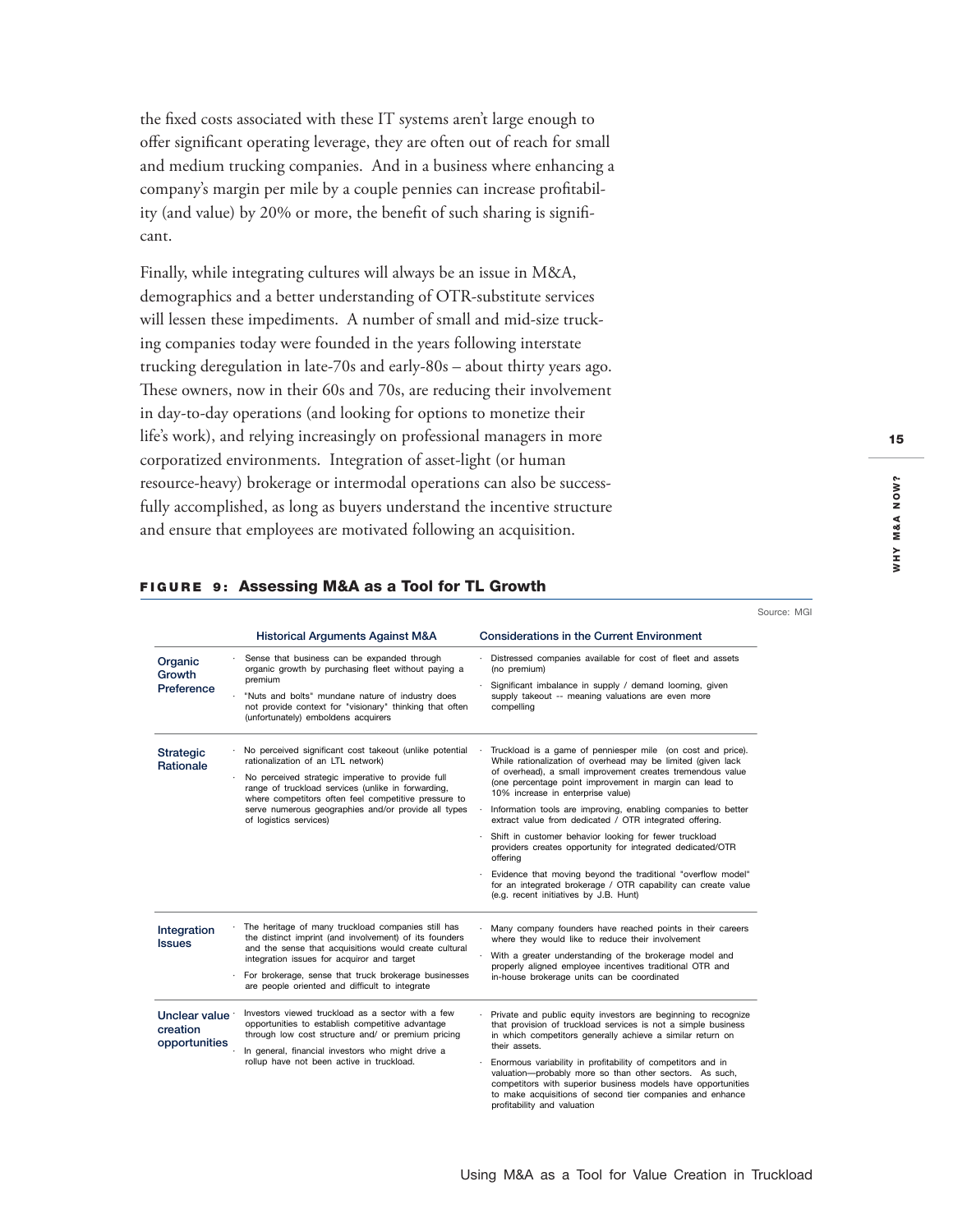### **Conclusion**

We believe that the truckload sector remains misunderstood. Superior management teams can create value through well developed growth strategies with strong execution. While growth requires capital (considerably less for brokerage), incremental improvements go a long way in creating value. Given the likely magnitude of a supply-demand imbalance in an upswing, acquisitions can be a particularly potent strategic tool for growth in the current environment for those who are bold and capable.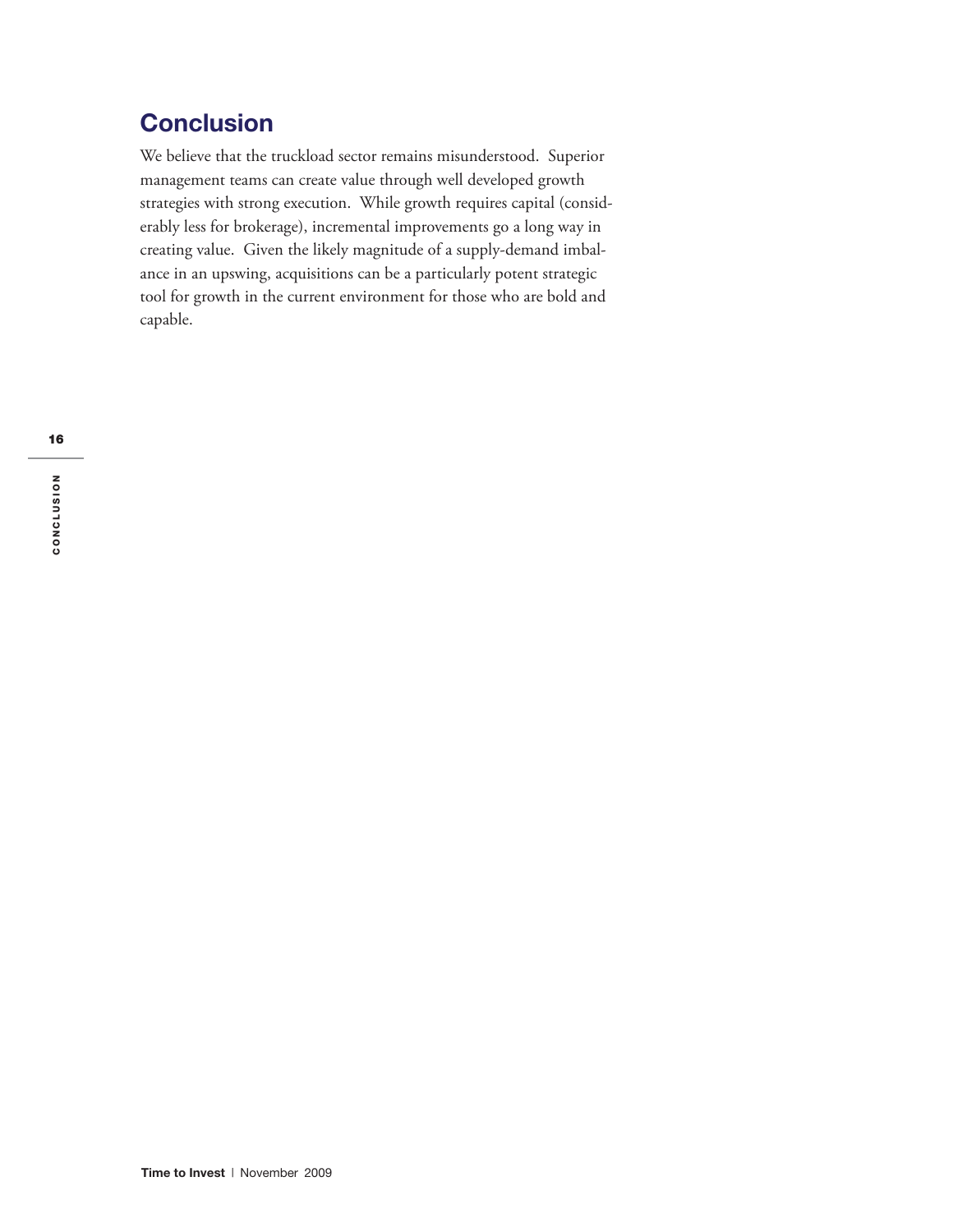## **Professionals**

### **Brian Clancy**

Brian Clancy is co-founder and Managing Director of Logistics Capital & Strategy, LLC ("LogCapStrat") and co-founder of MergeGlobal, Inc. Mr. Clancy has 22 years of experience in providing financial and strategic advisory services to clients in supply chain-intensive industries.

Mr. Clancy has advised clients on a wide range of strategic issues, including: business strategy, mergers & acquisitions due-diligence, creditor restructuring plan feasibility in the context of bankruptcy, capital investment decisions and operational improvement. He has worked with numerous clients in the aerospace, aviation, air freight, small package, less-than-truckload, container shipping, third-party logistics, and transportation infrastructure industries. Mr. Clancy's experience is global in scope, where he has directed client engagement teams in North America, Latin America, Europe, Middle East, and Asia.

Mr. Clancy is a graduate of James Madison University where he received a Bachelor of Science degree in Policy Analysis. He is the author of numerous articles on strategic issues in transportation and logistics industries and is a frequent speaker at key industry conferences and university symposia.

### **John Moses**

John Moses is a co-founder and Managing Director of Logistics Capital & Strategy, LLC

Mr. Moses joined LogCapStrat predecessor MergeGlobal in 2005 following 25 year commercial and investment banking career at Deutsche Bank/Bankers Trust and JPMorgan where he focused on transportation, private equity/leveraged finance and M&A.

Since 2005, he has completed over a dozen major M&A Due Diligence, M&A Advisory, Capital Raising Advisory and Restructuring engagements including numerous M&A due diligence assignments for CVC, Investcorp, Oak Hill Capital in the TL, WMS and air freight segments respectively.

Prior to joining LCS/MGI, Mr. Moses gained more than 25 year of transportation and financialsponsor-related investment banking experience, principally at Bankers Trust / BT Alex Brown / Deutsche Bank Securities (23 years), where he was a Manager Director in its Leveraged Finance business, ran their air transport practice, and headed their Chicago Financial Sponsors Coverage unit; Mr. Moses also was a Managing Director at JP Morgan Securities and GE Capital working in their private equity coverage and finance businesses.

During his investment banking career, Mr. Moses has led over 100 major M&A advisory and financing assignments, with a total transaction value in excess of \$25 billion. Notably, he played a key role in 1989 leveraged buyout of Northwest Airlines and was the lead banker to Atlas Air during its rapid expansion and development in the air freight ACMI business in the 1990's.

Mr. Moses graduated cum laude from Amherst College in 1981 with a Bachelor of Arts degrees in Political Science and completed the Executive Management Program at Bankers Trust in 1982.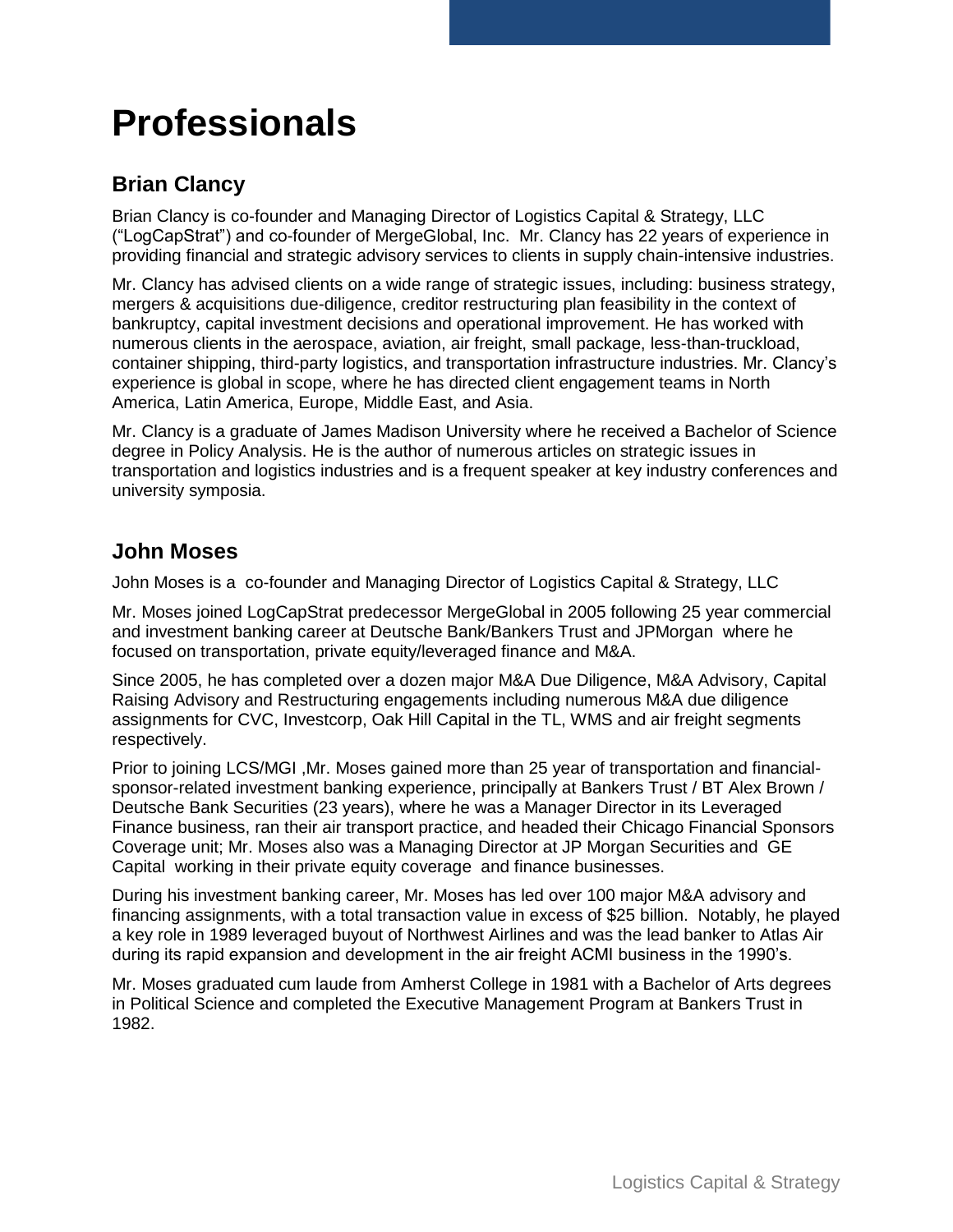### **Richard Holohan**

Richard Holohan is a co-founder and Director of Logistics Capital & Strategy and has been with it and its predecessor firm since 2005. Mr. Holohan has 16 years of experience providing strategy and investment advice across a range of industrial services and manufacturing verticals.

Mr. Holohan is an expert in strategy, financial analysis and valuation and has advised numerous management teams and investor groups. His transaction experience includes M&A assignments for both strategic and financial acquirors in a variety of contexts, including publicly and privately held targets, distressed acquisitions, restructurings and control and minority investments. Similarly, he has directed both successful growth and performance improvement strategy engagements across a broad range of transportation industry segments.

In his prior experience as an equity research analyst with Brown Brothers Harriman, Salomon Brothers and Citigroup, Mr. Holohan analyzed and provided investment advice on the Packaging, Pulp & Paper and Electric Utility industries.

Mr. Holohan graduated from Dickinson College with dual Bachelor of Arts degrees in Economics and Policy Studies. He is a member of the CFAI professional association and has passed level II of the CFA exam.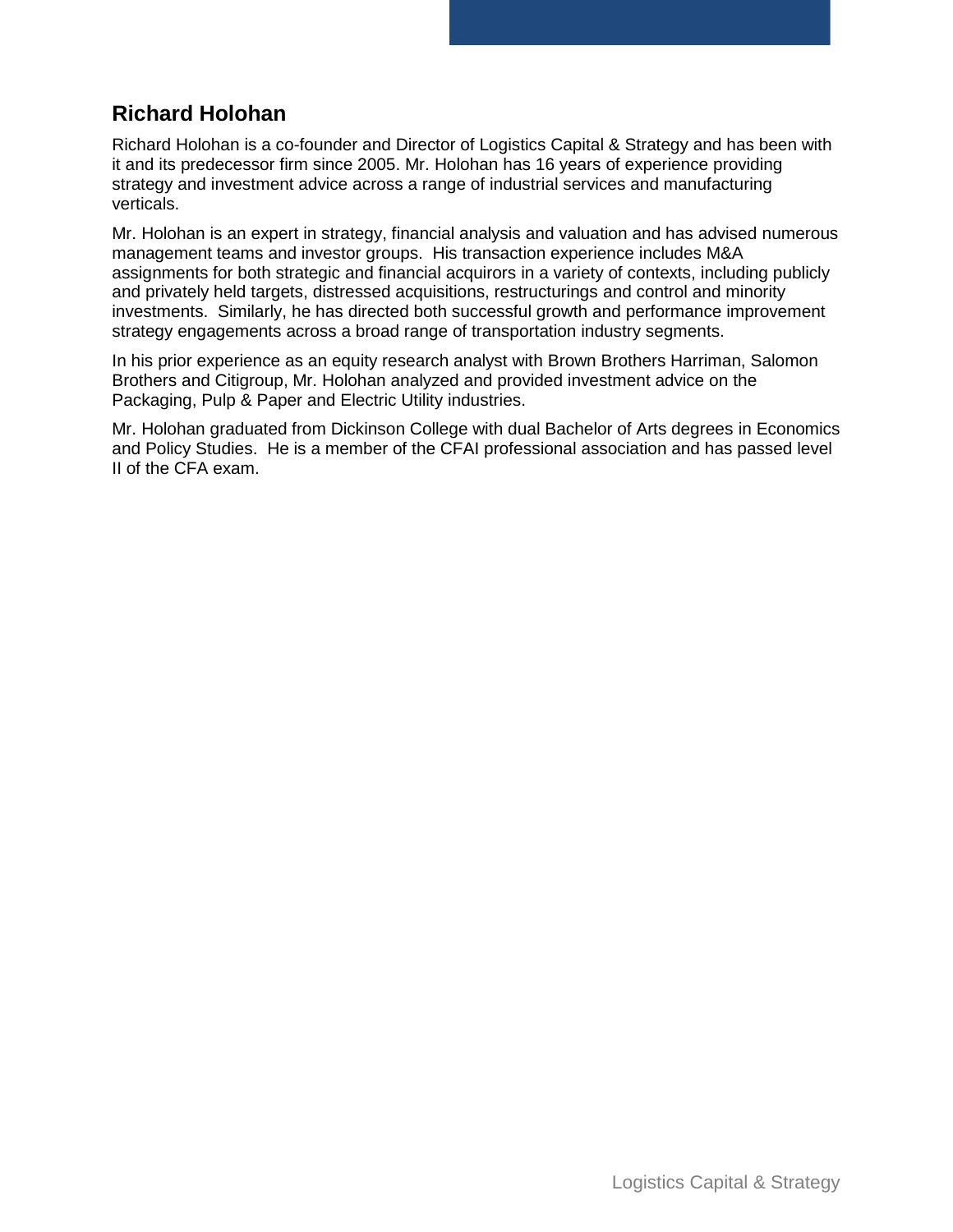## **Capabilities**

### **Strategy**

Profitable growth tops the agenda for most business leaders. The reality is, however, that for most executives there exists a significant gap between achieving short-term objectives and driving long-term corporate strategy. We work with business owners, CEOs, business unit executives and private equity firms to deliver actionable strategies – whether organic or acquisition-driven – that deliver profitable growth.

#### **Our strategy framework includes:**

- Business Definition & Prioritization of Core Segments
- Cost Structure Assessment
- **Customer Demand Analysis**
- **Competitive Position Assessment**
- **Performance Gap Analysis**
- **Implementation Plan**

### **Transaction Services**

Given the bleak reality that approximately 80% of M&A transactions fail to create value, or even destroy value, due diligence is a critical step in the acquisition or sale of a business. In a competitive process, it is critical for an acquiror to understand strategic fit of a target, assess potential risks and to quantify both. We work with business owners, CEOs, private equity firms, and development executives to conduct due diligence that is thorough, rigorous, and comprehensive. Grounded in the conviction that valuing non-public companies is about more than numbers, we ensure that private companies pursue the right objectives. Achieving optimal solutions requires industry experts who understand value drivers in complex logistics and transportation companies, and we are committed to success at every stage in an M&A transaction.

#### **Our Transaction Services framework includes:**

- **Business Definition**
- **Business Analysis**
- **Market/Competitive Analysis**

### **Credit Advisory Services**

**LogCapStrat** provides advisory services to creditor groups and other stakeholders with interests in transportation and logistics companies exposed to financial and operational instability or engaged in a restructuring or bankruptcy. Our deep transport industry knowledge combined with our extensive financial and restructuring experience allow us to quickly develop an assessment framework to assist Lenders, Bondholders, Labor Groups and other stakeholders to evaluate both their risk exposure as well as opportunities with alternate strategies.

#### **Our Credit Advisory Services include:**

- **•** Drivers of Profitability and Value
- **Strategic Alternatives and Valuation**
- **Transaction Support and Monitoring**